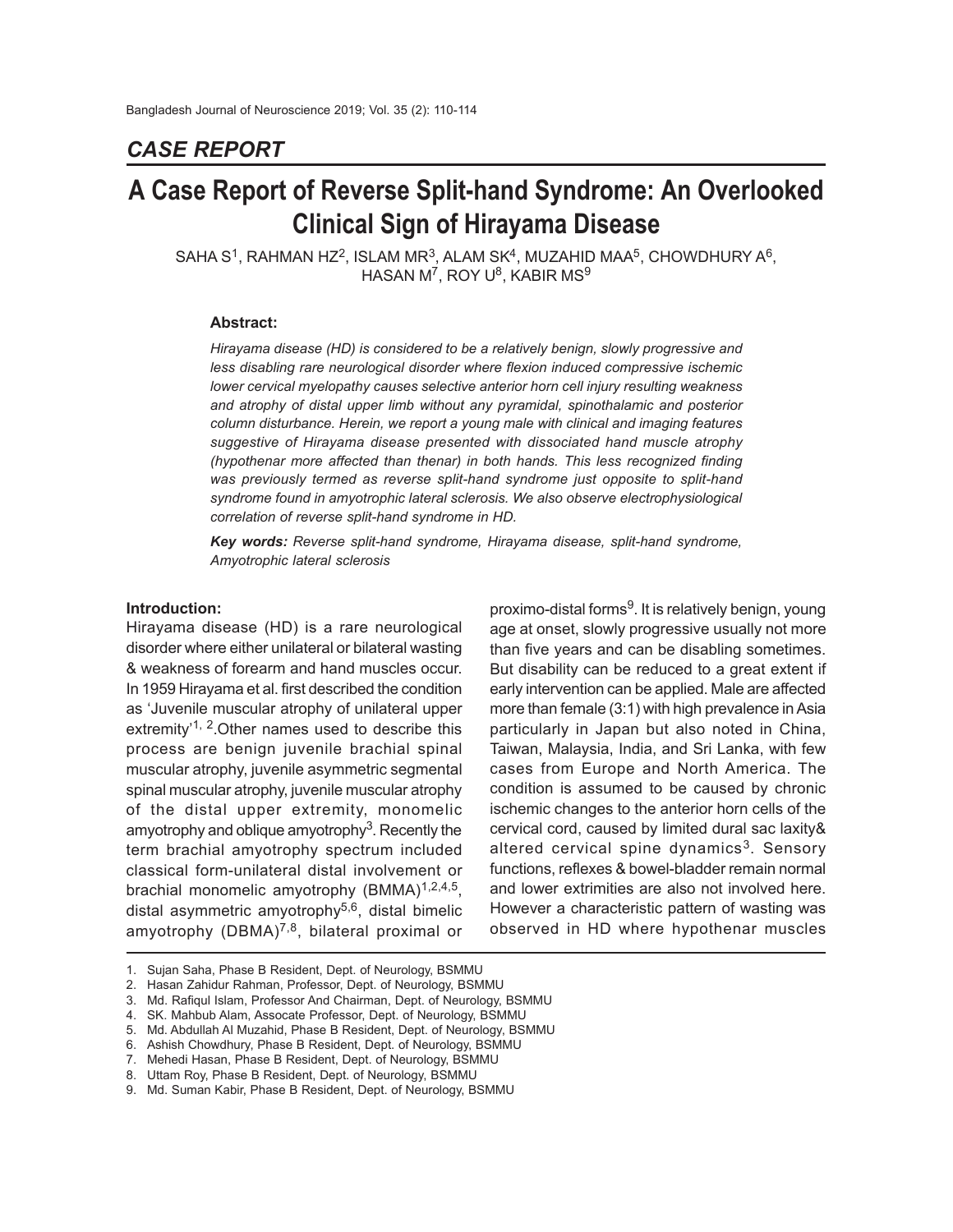(abductor digiti minimi-ADM) were more affected with relative preservation of thenar muscle (abductor polocis brevis-APB). This phenomenon is just opposite to split hand syndrome characteristically found in amyotrophic lateral sclerosis (ALS) where thenar muscles (APB) are more wasted than hypothenar muscles (ADM). So the term reverse split hand has been introduced $^{10}$ . In this case report we observed electrophysiological correlation with reverse split hand syndrome in HD.

#### **Case report:**

A 23-year-old right handed Bangladeshi male of non-consanguineous parents presented with insidious onset slowly progressive weakness and wasting of both upper limbs for about 3 years. His right upper limb was affected first and one year later left upper limb was also involved. Weakness and wasting were more marked distally. At first he noticed mild clumsiness in right hand and occasional slippage of objects from hand. But he had no difficulty in raising the arm above head or flex the forearm. He developed gradual wasting of medial aspect of hand and then forearm without any muscle twitching. One year later his left upper limb was also involved in same manner. He also noticed tremulous movement of right hand on stretching and could not straighten the fingers properly. He could hold a pen or key and grip an object with a feeling of heaviness. He was performing his daily activities with little modification. There was no tingling, numbness or paresthesia in the limbs. His lower limbs were normal without any weakness, wasting, sensory complaints or walking difficulty. His bowel and bladder habits were normal. He had no history of neck pain or trauma to the neck as well as exposure to toxin. Patient did not complaint of difficulty in deglutition, headache, visual disturbance, convulsion or learning difficulty. His milestones of development were normal and family history was also noncontributory.

On examination we found gross wasting of hypothenar muscles of hand and medial aspect of forearm in both upper limbs (right>left) without any fasciculation but there was tremor in outstretched hands. Lateral aspect of hand and forearm were remarkably preserved denoting reverse split-hand (Figure 1A). We observed mild clawing in both hands along with Wartenberg's sign (Figure 1B).

In both upper limbs adduction, abduction, extension of fingers were weak (MRC grade 3+) other than thumb. In thumb adduction, abduction, extension and opposition were normal. Wrist adduction was weak (MRC grade 4) but grip was normal. Writing, buttoning and counting were preserved as well as elbow flexion and extension in both upper limbs. His deep tendon reflexes in both upper limbs were diminished or hypoactive and Hoffman's sign was absent. There was no sensory disturbance including spinothalamic and posterior column functions. Motor and sensory system examinations were preserved in both lower limbs including deep tendon reflexes and planter response. There was no nerve thickening and his cranial nerves were also intact including tongue and bulbar function. Neck movements were also not restricted.



**Fig.-1:** *(A) Marked hypothenar (medial hand) and medial forearm atrophy with preservation of thenar (lateral hand eminence; (B) Mild clawing of both hands.*

We performed MRI of Cervical spine (both neutral and flexed position) with screening of whole spine along with NCS and EMG of all four limbs. Cervical MR images in neutral position showed focal atrophy of lower cervical cord at the C5-C7 vertebral levels without intramedullary abnormal high signal intensity (Figure 2A, 2B & 2C). When the neck was ûexed, the posterior wall of the cervical dural sac between C5 and D1 vertebral levels was seen to shift anteriorly. The markedly ûattened and anteriorly displaced cervical cord was compressed over the posterior surface of the C5 to D1 vertebral bodies (Figure 2D).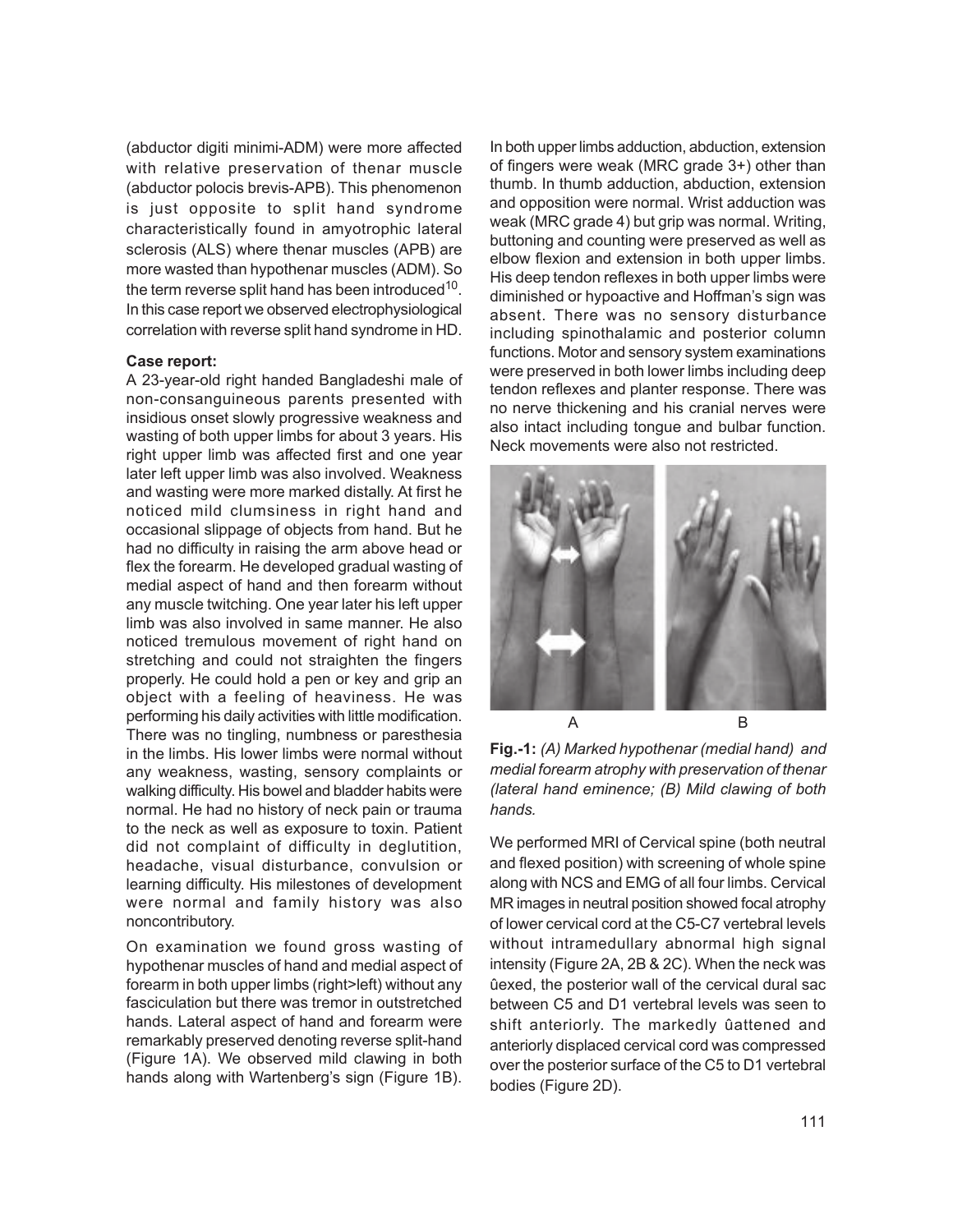

**Fig.-2:** *MRI of cervical spine. T2 sagittal (A & B) section showing focal cord atrophy (C5-C7 vertebral level), T2 axial © section showing marked anteriorposterior flattening of cord, T2 sagittal in flexed position (D) showing posterior dural sac shifting anteriorly with flattened cord compression against posterior surface of C5 to D1 vertebral bodies.*

NCS of both upper limbs showed marked reduction of CMAP (compound muscle action potential) amplitude recorded over ADM than that of APB (Figure 3). But conduction velocity and distal latency were normal in both median and ulnar nerves. EMG showed high amplitude, normal durationMUAPs (motor unit action potential) with reduced recruitment in 1<sup>st</sup> dorsal interosseous, pronator teres, biceps and flexor carpi ulnaris without any features of denervation (positive sharp waves, fibrillations). NCS and EMG of both lower limbs revealed normal. On the basis of MRI and Electrophysiological features Hirayama disease was diagnosed. The CMAP amplitude recorded over ADM (right: 0.64 mV and left: 1.030 mV;

normal: ≥5.5 mV) was greatly reduced than that of APB (right: 16 mv and left: 16.90 mV; normal: e"4 mV) with ADM/APB ratio 0.04 (right) and 0.06 (left). So, electrophysiological correlation of reverse splithand was assumed. For therapeutic purpose cervical collar was advised to prevent further flexion induced injury. Patient was also advised to take neurosurgical consultation.



**Fig.-3:** *Marked reduction of CMAP amplitude recorded over ADM than that of APB.*

# **Discussion:**

Since 1959 after description of the disease by Hirayama, it is being increasingly reported from many parts of the world but most notably from Asian subcontinent<sup>1, 2,4-9, 11</sup>. It is relatively benign in course and less disabling. Moreover there remains hopeful intervention maneuver. So it should be differentiated from ALS which is a relentlessly progressive neurodegenerative disorder with early fatal outcome.

In ALS split-hand syndrome is considered to be an early and important clinical sign where lateral hand (thenar-APB) is more affected with relative preservation of medial hand (hypothenar-ADM). The exact opposite phemenon was observed in HDand considered to be reverse split-hand. But this dissociated hand muscle atrophy in HD has got poor attention and not been studied systematically rather a very few studies are there<sup>12,</sup> <sup>13</sup>. On the other hand split hand in ALS is now a focus of intense investigation<sup>14, 15</sup>. But reverse split-hand syndrome and its electrophysiological measuremay help to differentiate HD from ALS to a great extent.

The exact mechanism of reverse split-hand in Hirayama disease remains to be elucidated. Based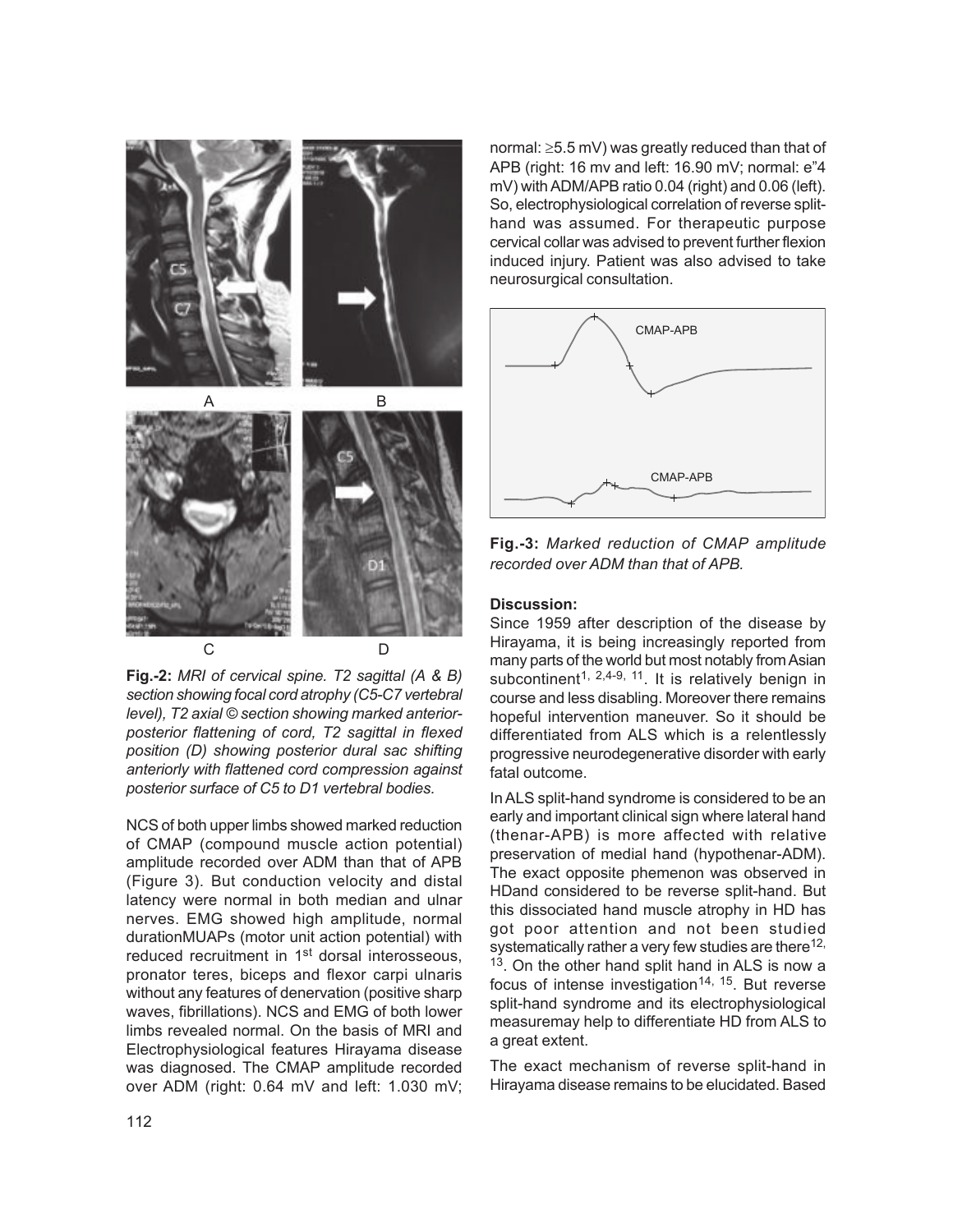on some previous reports, ischemic/venous congestive myelopathy may damage selectively the hypothenar innervated anterior horn cells (AHC)<sup>15</sup>. According to several MRI studies disproportionate rate of growth between spine and dural sac causes dynamic flexion induced myelopathy. Dynamic anterior shift of dura in flexion results in cord compression, inducing microcirculatory disturbances and necrosis of the anterior horns, which are most vulnerable to ischaemia. As anterior dural shift is prominant at C6 vertebral level, the lower cervical spinal cord suffers maximum dynamic compression. This finding may explain the maximum denervation seen in C7 to T1 spinal myotomal levels and preferential involvement of ADM is the result of C8 myotomal involvement due to possible maximum cord compresson at C8 myotomal level<sup>16, 17</sup>.

Currently HD is diagnosed on the basis of specific clinical features and MRI findings.Standards of clinical features described by Tashiro et al.help to identify and diagnose this condition are predominant distal muscle weakness with hand and forearm atrophy,unilateral upper limb involvement, age of onset between 10 to early 20s, insidious onset and gradual progression for several years then stabilizes, no lower extremity involvement, no irregular sensory disturbances or tendon reflexes and other disease excluded<sup>18</sup>. Suggestive MRI findings in neutral position are focal lower cervical cord atrophy with or without increased intramedullary signal intensity and crescent shaped lesion in the posterior epidural space of lower cervical cord. Flexion MRI shows anterior shift of posterior dural sac and compression of cervical cord to posterior surface of lower cervical vertebral bodies with corresponding post contrast high intramedullary signal intensity indicatingischemia<sup>19</sup>.Besides these electrophysiology is done to exclude other differentials most notably ALS and myotonic dystrophy.

Previously several studies were done to see diagnostic accuracy of ADM/APB ratio in HD. In 2017 Kalita et al. showed ADM/APB ratio of <0.86 with 80.4% sensitivity and 86.3% specificity<sup>20</sup>. Jin et al. in 2014 found ADM/APB ratio<0.6 in 61% of HD patients and 2% patients with  $ALS<sup>21</sup>$ . In another study conducted by Kim et al. in 2015 found the ratio <0.6 in 46.7% HD patients and 3.6% ALS patients<sup>22</sup>. In our case we found ADM/APB ratio

0.04 in right hand and 0.06 in left hand which was consistent with previous studies.

As flexion induced injury of lower cervical cord is considered to be responsible for HD, wearing of cervical collar is the first line treatment option. In more advanced and severe functional disability surgical option like duroplasty with tenting has been performed with improved success rate and prognosis.

# **Conclusion:**

Reverse split hand and its electrophysiological measure as ADM/APB ratio may prove important diagnostic tool in HD besides specific MRI features. It may also be used to differentiate it from ALS which is important as there are therapeutic and prognostic discrepancy. But relative study in this field is warrented.

# **References:**

- 1. Hirayama K. Juvenile muscular atrophy of unilateral upper extremity-new clinical entity. Psychiatr Neurol Jpn. 1959;61:2190.
- 2. Hirayama K, Tsubaki T, Toyokura Y, Okinaka S. Juvenile muscular atrophy of unilateral upper extremity. Neurology. 1963 May 1;13(5):373-380.
- 3. Foster E, Tsang BK, Kam A, Storey E, Day B, Hill A. Hirayama disease. J Clin Neurosci. 2015 Jun;22(6):951-4.
- 4. Gourie-Devi M, Suresh TG, Shankar SK. Monomelic amyotrophy. Archives of Neurology. 1984 Apr 1;41(4):388-94.
- 5. Gourie Devi M, Nalini A. Long term follow up of 44 patients with brachial monomelic amyotrophy. Acta neurologica Scandinavica. 2003 Mar;107(3):215-20.
- 6. Peiris JB, Seneviratne KN, Wickremasinghe HR, Gunatilake SB, Gamage R. Non familial juvenile distal spinal muscular atrophy of upper extremity. Journal of Neurology, Neurosurgery & Psychiatry. 1989 Mar 1;52(3):314-9.
- 7. Preethish-Kumar V, Nalini A, Singh RJ, Saini J, Prasad C, Polavarapu K, Thennarasu K. Distal bimelic amyotrophy (DBMA): phenotypically distinct but identical on cervical spine MR imaging with brachial monomelic amyotrophy/Hirayama disease. Amyotrophic Lateral Sclerosis and Frontotemporal